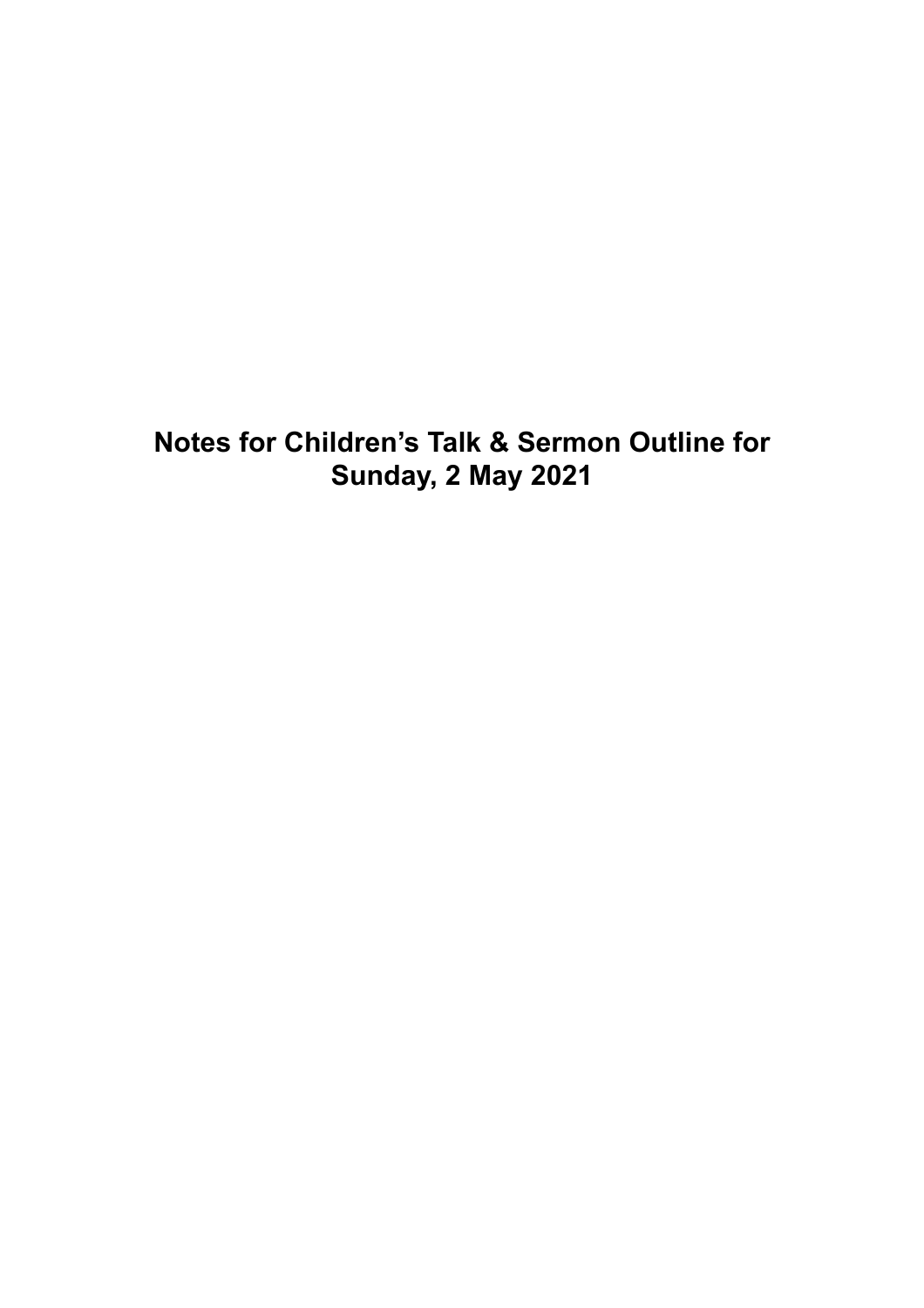## **Children's Talk: Things Look Easy When You've Put in the Work**

- We're going to talk about a story today that you probably have heard before.
- In this story everything goes well for the Children of Israel and I want us to try to figure out *why* that is.
- In the story the Children of Israel have to conquer an enemy city that has big strong walls.
	- Imagine if you had to somehow climb over or get through big thick walls that maybe were as tall as the walls of the church.
		- And there would be people on the other side of the wall who were trying to keep you from getting over or through it and so they'd be throwing things at you and doing whatever they could to make it hard for you.
		- That seems like it would be pretty hard to get in.
	- Listen what happened for the Children of Israel.
		- When it says shophars that means horns that they would blow through that were made out of ram's horns, or the horns from a male sheep.
- Joshua 6:15-16, 20 (Kempton Project Translation)
	- <sup>15</sup> And it was, on the seventh day, that they got up early as the dawn came up, and went around the city according to this manner seven times; only on that day they went around the city seven times. 16 And it was, at the seventh time, the priests sounded with the shophars, and Joshua said to the people, "Shout, for Jehovah has given to you the city." ….
	- <sup>20</sup> And the people shouted, and they sounded with the shophars; and it was, as the people heard the voice of the shophar, and the people shouted with a great shout, that the wall fell under itself, and the people went up into the city, each man to the front of him, and they captured the city.
- So the big huge walls that were in their way just fell down and they could easily go in and conquer the city and they did.
	- It looks so easy and it was, in a certain sense, but if we want to understand why things went so well on the day of the battle then we need to rewind a bit in the story and look at what happened on the days before the battle.
- Do you remember what the Children of Israel did on the days before the wall fell down?
	- They marched around the city each day for 6 days and they had to do it in absolute silence.
		- Joshua had said to them, "You shall not shout or make any noise with your voice, nor shall a word proceed out of your mouth, until the day I say to you, 'Shout!' Then you shall shout" (Joshua 6:10).
	- We don't know exactly how big the city of Jericho was but marching around it probably would have taken at least an hour.
		- Imagine if you had had to do that for the last 6 days.
		- Go march around a city for an hour, in absolute silence on Monday; then on Tuesday; then again on Wednesday; and on Thursday; and on Friday; and yesterday.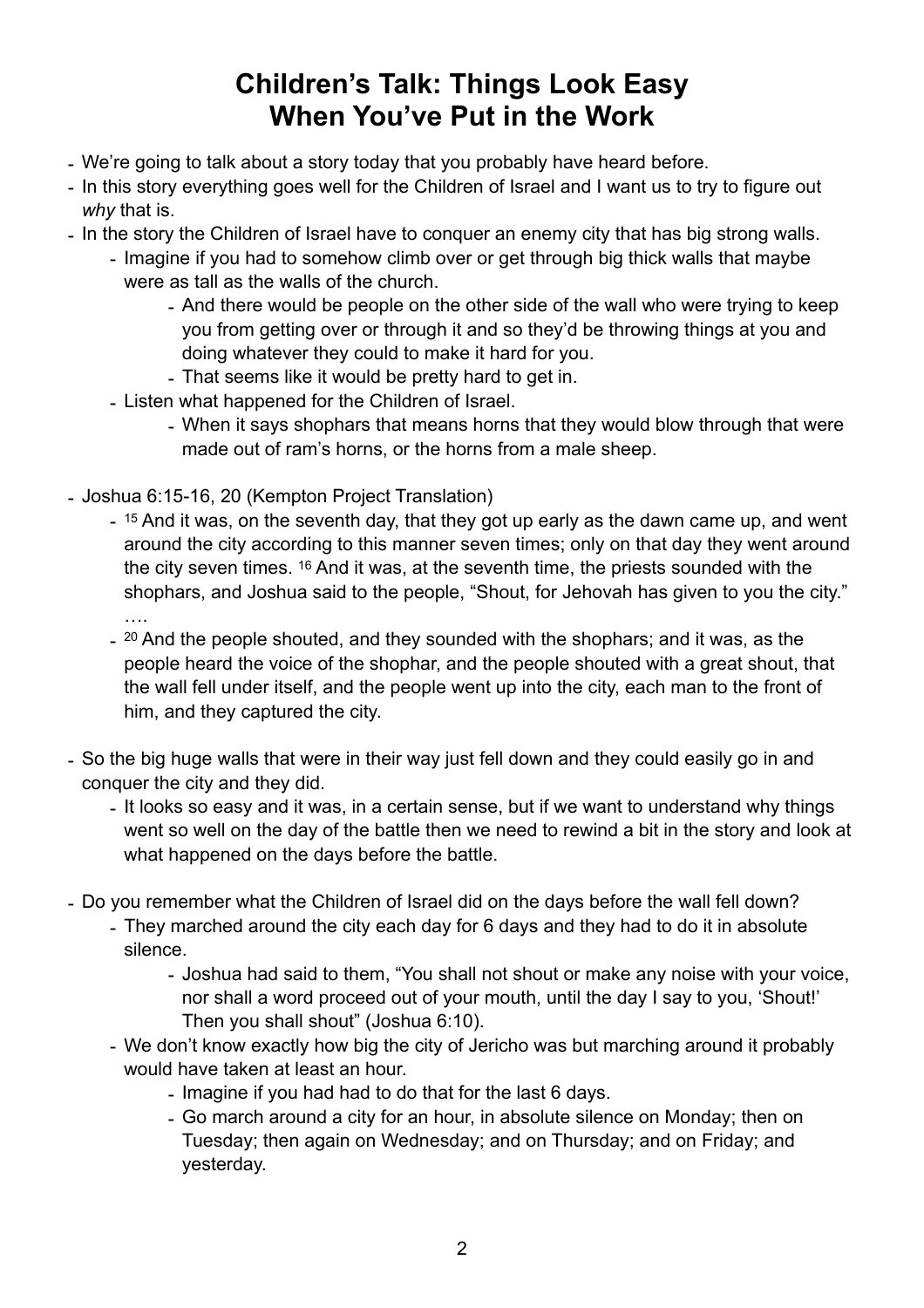- And somewhere in there you might start to feel like, "What is the point of this? Is it doing anything useful?"
- But the point was that they were doing exactly what the Lord had told them to.
- And they'd been doing that for a while.
	- They had crossed the river Jordan in the way that the Lord had told them to.
	- They had been circumcised like the Lord had told them to.
	- And now they were attacking Jericho in the way that the Lord had told them to.
- And that was why things went so well for them on that day was because they had spent days and weeks doing what the Lord had told them to.
- Think about a professional athlete.
	- Maybe a sprinter.
	- You watch a video of them running a race and winning it and it looks easy for them.
		- But the only reason it's easy for them is because of the hours and hours they've spent for years and years training.
		- That's why it looks easy for them on the day.
	- It's the same thing with various craft projects.
		- Maybe you've seen some video of someone building something cool or painting an amazing painting and they make it look so easy but then, when you try to do it, it doesn't look nearly as good and it's certainly not easy.
		- But the only reason why they're able to do it easily is because they have spent hours and hours for years and years practicing.
- When you face hard things in your life, they will be easier to face if you've done the work to try to follow the Lord in the time leading up to those hard times.
	- Sometimes obeying the Lord and trying to do the right thing will feel like it's not really doing anything.
		- Reading the Word can feel like it's not doing anything.
		- Praying to the Lord can feel like it's not doing anything.
		- Like marching around Jericho on days 1, 2, 3, 4, 5, and 6 felt like it wasn't doing anything.
- But working hard to follow the Lord and do the right thing will make things easier and better for us now and in the future.
- *Amen*.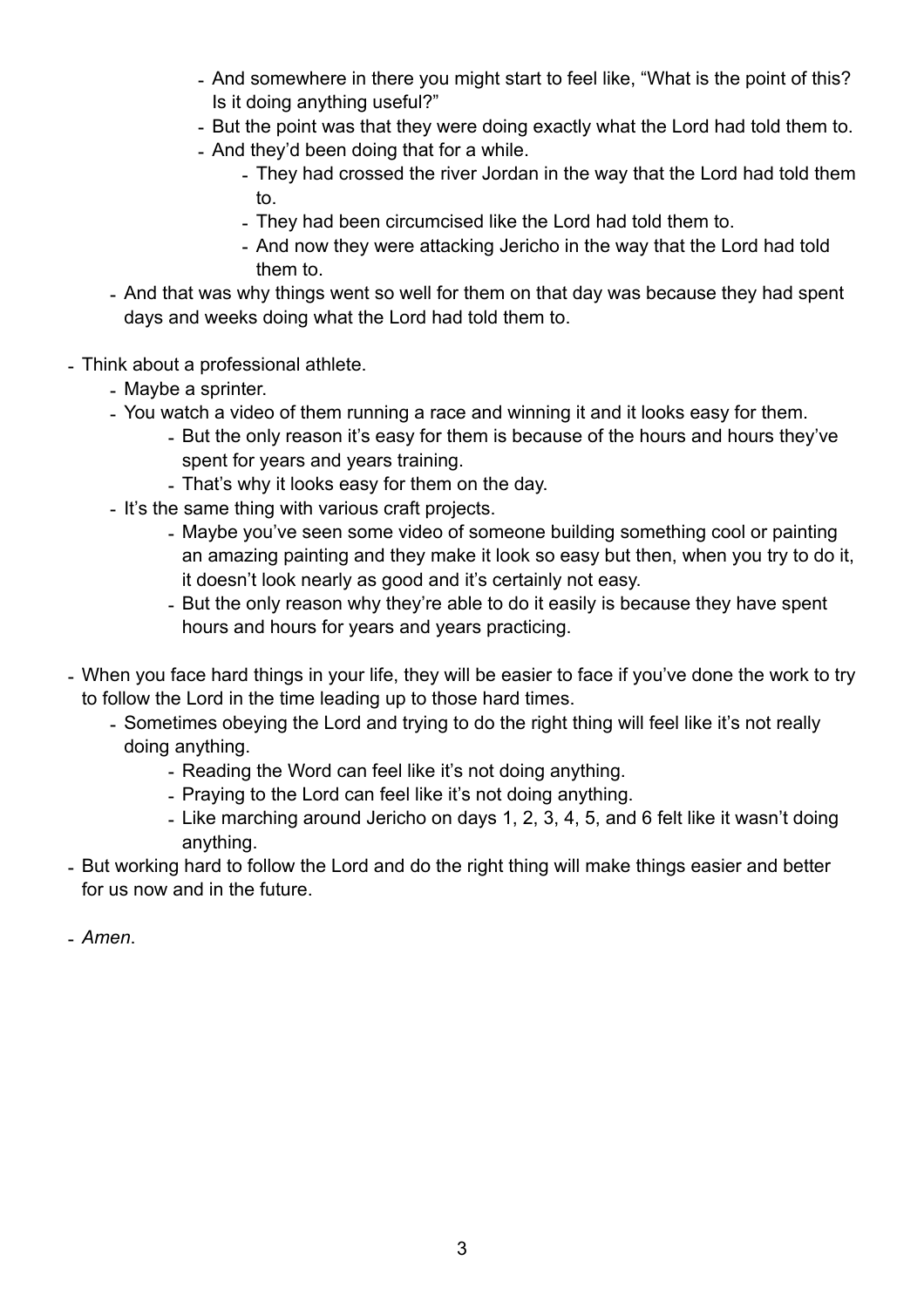## **When Having the Ark of God Doesn't Help**

A Sermon by Pastor Malcolm G. Smith 2 May 2021

#### **Intro**

- Things don't always go as smoothly as they did in the story of the walls of Jericho.
- I want to read you another story from several generations after the story of Jericho.
	- The Children of Israel have been in the land of Canaan for a while and they're facing an attack from the Philistines.
- 1 Samuel 4:1-11 (Kempton Project Translation, modified)
	- 1 And Israel went out to meet the Philistines in battle, and encamped by Eben-ezer; and the Philistines encamped in Aphek. 2 And the Philistines set themselves in array to meet Israel; and the battle extended; and Israel was stricken by the Philistines; and they smote in the battle array in the field about four thousand men. 3 And the people came to the camp, and the elders of Israel said, "Why has Jehovah stricken us today before the Philistines? Let us take to us from Shiloh the ark of the covenant of Jehovah, and let it come into our midst, and it shall save us from the palm of the hand of our enemies." 4 And the people sent to Shiloh, and carried from there the ark of the covenant of Jehovah of Armies, who sits upon the cherubim; and the two sons of Eli, Hophni and Phinehas, were there with the ark of the covenant of God.

5 And it was, when the ark of the covenant of Jehovah came into the camp, that all Israel shouted with a great shout, and the earth made a noise. <sup>6</sup> And the Philistines heard the voice of the shout, and they said, "What is the voice of this great shout, in the camp of the Hebrews?" And they knew that the ark of Jehovah was come into the camp. 7 And the Philistines feared; for they said, "God is come into the camp." And they said, "Woe unto us! for there has not been such a thing yesterday and the day before. <sup>8</sup> Woe unto us! Who shall rescue us from the hand of these magnificent gods? These are they, the gods who smote the Egyptians with every smiting in the wilderness. <sup>9</sup> Strenathen yourselves, and be men, O ye Philistines, lest you serve the Hebrews, as they have served you; and be men, and fight."

10 And the Philistines fought, and Israel was struck down, and they fled, a man to his tent; and there was a very great smiting; and there fell of Israel thirty thousand footmen. 11 And the ark of God was taken; and the two sons of Eli, Hophni and Phinehas, died.

- Why did the Children of Israel suffer such a terrible defeat in this story?

- They wanted to have the ark of the covenant with them.
- They seemed to believe that God had the power to help them.
	- Why did God let them be slaughtered by their enemies?
		- How is this story different from the story of the defeat of Jericho?

### **The Symbolism of the Philistines**

- The teachings of the New Church have an answer.

- They explain that the way things worked for the Children of Israel is that, if they were falling prey to a particular kind of evil or falsity, then a nation which represented that particular spiritual problem would attack them.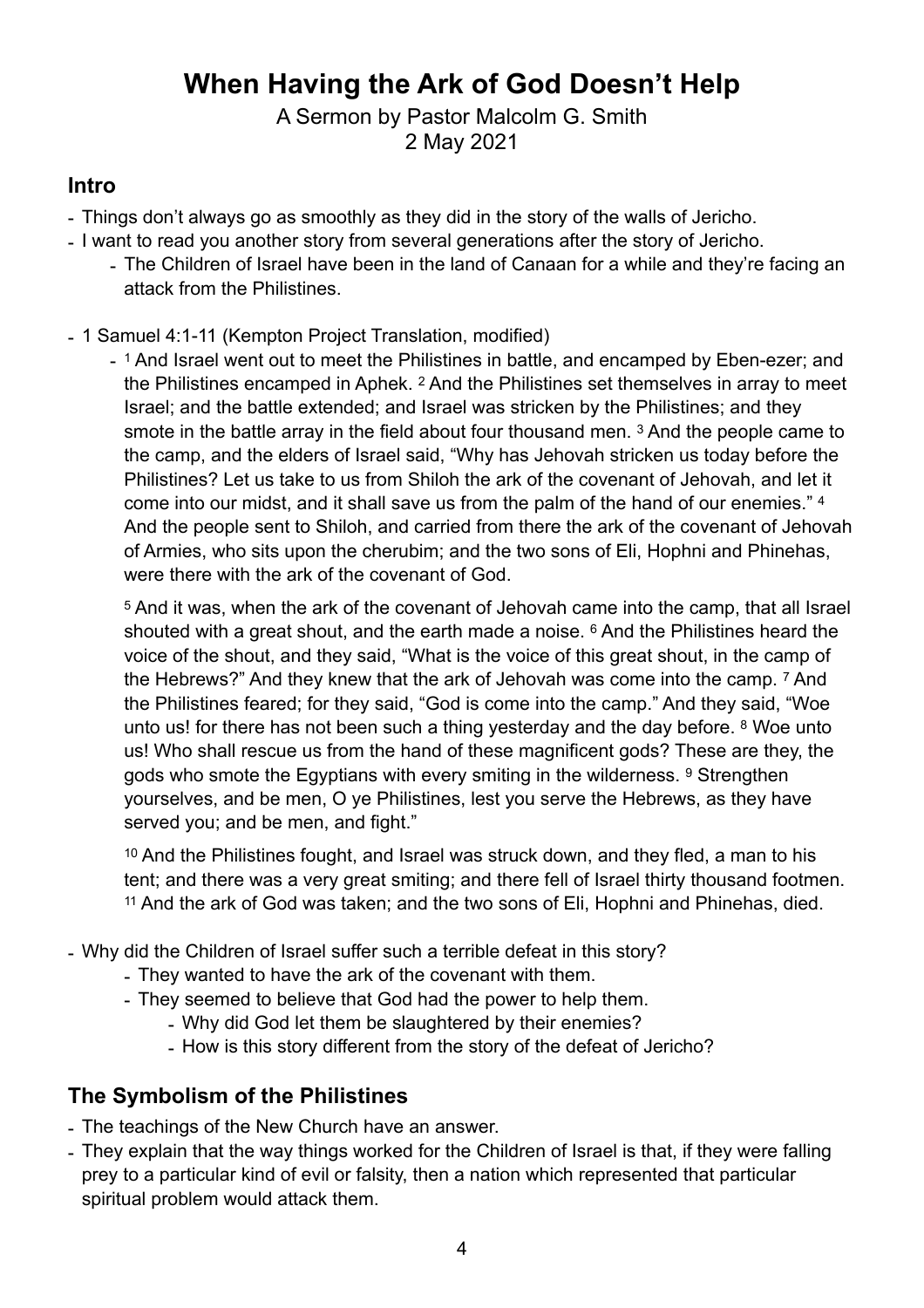- You might remember that the Philistines were a problem for them for a long time and that's because what the Philistines represent is a perennial problem for the human race.
- Here are a couple of passages about what they represented:
	- *- Apocalypse Explained* §817:6
		- *-* All the wars that the sons of Israel waged against the Philistines represented the combats of the spiritual man with the natural man [or our spiritual self with our natural self], and from this they also represented the combats of truth conjoined with good against truth separated from good….
	- *- Divine Providence* §326:12
		- *-* The Philistines symbolised people caught up in faith separated from charity.
	- *- Doctrine of Faith* §50
		- *-* Because this religion, which is one of faith divorced from charity, continually tries to invade the church, therefore the Philistines remained in the land of Canaan and harassed the children of Israel again and again.
- The Philistines represented that tendency in each of us to want to be able to do whatever selfish things we want to do but believe that we're doing fine spiritually because we know some religious things and do some religious practices.
- It's like the Children of Israel in the story.
	- They wanted the power of the ark of the covenant in their battle.
		- They wanted to have Jehovah's help and protection.
	- But they didn't want to keep their side of the agreement that was represented by the object that was literally called "the ark of the covenant of Jehovah".
		- They wanted the benefits of the ark without having to actually obey the commandments that were written on the tablets inside that ark.
- So it was no wonder that the Children of Israel were slaughtered by the Philistines.
	- They weren't actually trying to follow the Lord, they were just superstitiously hoping that, if they had the trappings of religion, things would somehow go well for them.

### **When We Make the Same Mistake As the Children of Israel**

- Unfortunately, we can fall prey to this way of being all too easily.
	- In our church we don't have a golden box, an ark of the covenant of Jehovah.
	- But we do have copies of the Word that also contain the 10 Commandments.
		- And we put copies of the Word in prominent places—like up on the altar in our church or some people have a copy of the Word in a special place in their homes.
			- And we have the open Word in the logo for our church and for our school.
	- And it's a beautiful symbol.
		- I love that a symbol of the Lord being present with us in His Word is at the focal point of our church and that we all look upward towards what the Lord teaches together.
			- That's beautiful.
- But we can easily make the same mistake as the Children of Israel of thinking that the symbol by itself will do something.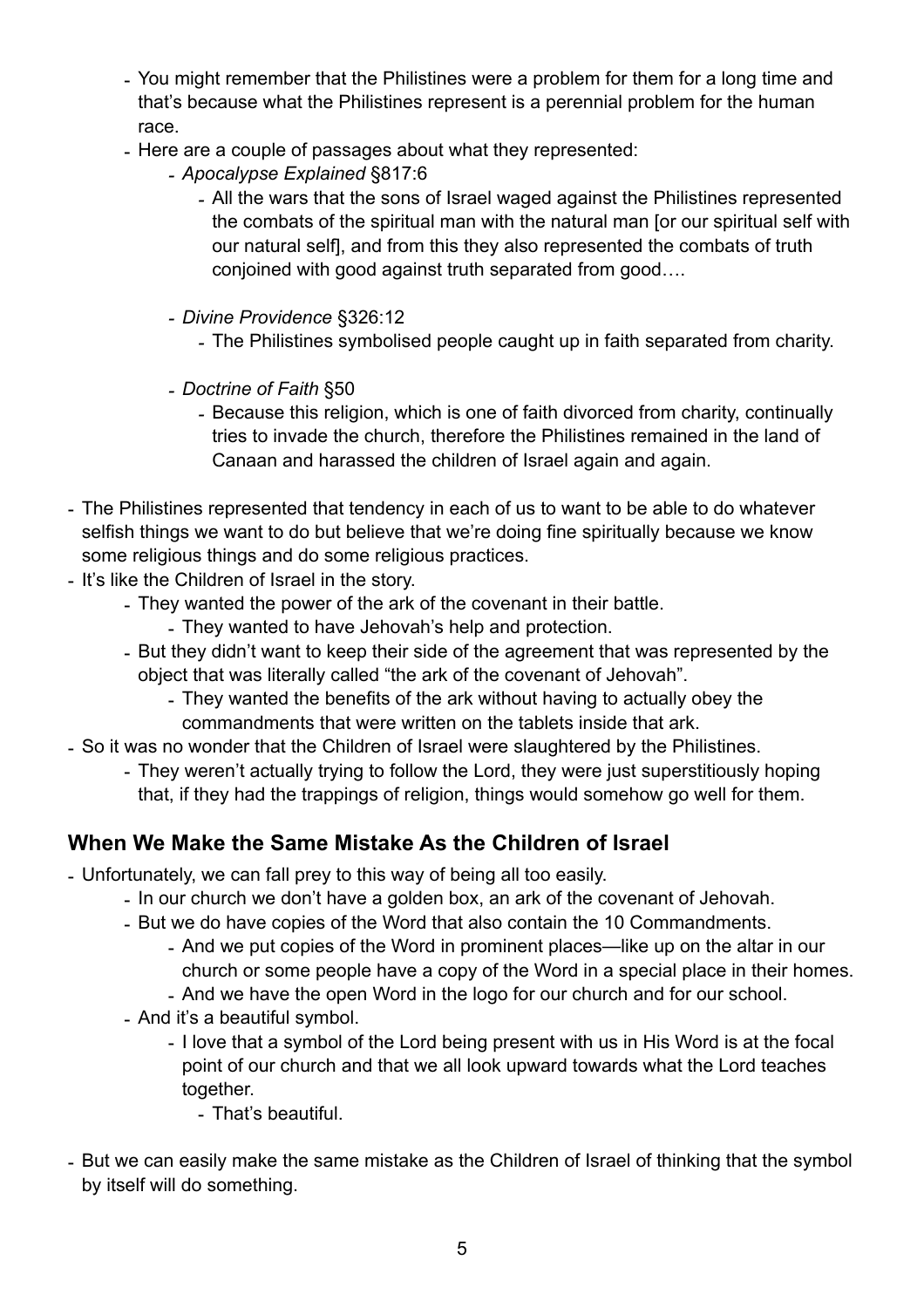- The Word by itself can do very little for us unless we are reading it ourselves or listening to it be read and trying to understand it.
- And, in fact, even we understand it, that still will not really do anything for us, unless we're also trying to live according to it, in love to the people around us.

#### - *Divine Providence* §245

- [T]he church depends on its body of teaching and its body of teaching is based on the Word. Nevertheless, it is not the body of teaching itself but its integrity and purity, and therefore an understanding of the Word, that forms the church. The church in miniature that is in us as individuals is also formed and established not by a body of teaching but by our faith and by our living our faith. Likewise, what forms and establishes the church in miniature in any of us is not the Word; it is the faith based on truths and the life based on goods that we individually draw from the Word and apply to ourselves.

The Word is like a mine that has gold and silver deep down in great abundance; it is like a mine where the farther in we go, the more precious are the types of stone we find. Our understanding of the Word is what gives us access to these "mines." If we did not understand the Word's true nature as it is at its heart and in its depth, the Word would no more form the church in us than mines like these in the Middle East would make some person in Europe rich. ….

People who own the Word but do not receive from it any understanding of genuine truth or any willingness to do genuine good are like people who think they are rich because they have borrowed money from others or who think themselves well off because they include in their reckoning other people's properties, houses, and possessions, which as anyone can see is not their wealth.

### **Why Are We Talking About This Story?**

- Why am I telling you about this story today and walking you through these teachings?

- Am I just trying to make you feel guilty that you don't read your Bible more?
	- No.
	- Well, maybe a little.
- But no, the reason we're talking about this story is because we happened to read it at home earlier this week and it really resonated with me.
	- I think it resonated because of this project we're working on of trying to figure out the
		- future of Kainon School.
			- Some of you listening to this have been very involved in the process and some of you watching this from overseas may not really know much about the school at all.
			- Regardless of whether you've been involved in Kainon School or not, I'm sure that you've had times of trying to plan for the future.
				- Making plans in your own personal life.
				- Making plans in your business.
				- Or making plans for your family.
- Part of what's hard about this process is realising that, even the best plan will fail, if people's hearts are not in it or if their hearts are not in the right place.
	- We're working on amending the constitutions of the church and school and looking at organisational charts and job descriptions and it's rather depressing to realise that we could formulate the best constitution and mission statement and strategic plan and key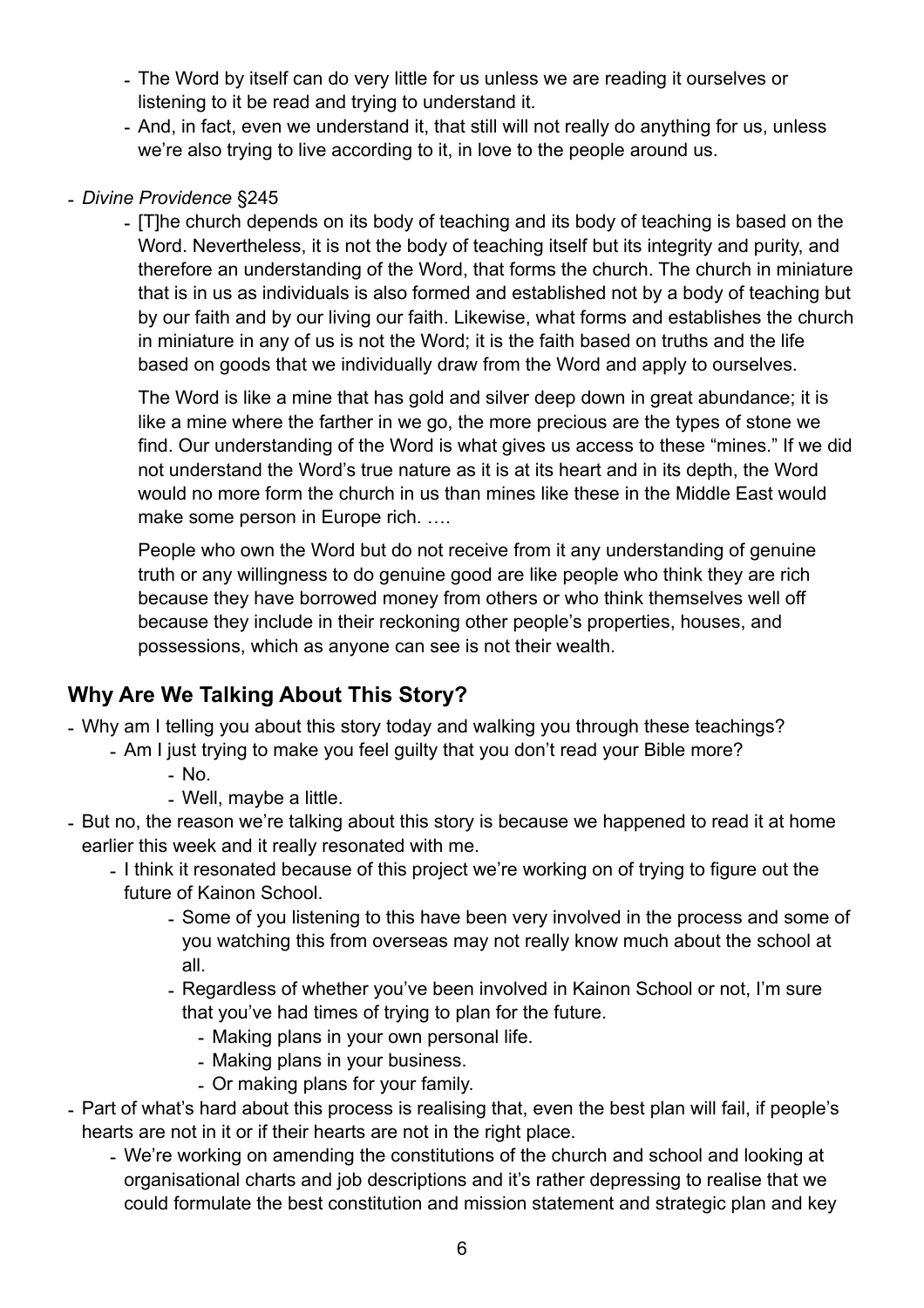objectives, *etc*. *etc*. for the school and they could all end up being empty, good-looking externals.

- I'm not saying that those things aren't important—they are very important—but if people could, as Jesus said, make "the Word of God of no effect" by the way that they chose to interpret it and apply it, then people could certainly do that with whatever plans we come up with.
- So what do we do?
	- We work on those externals and try to get them to be as good as we can with our limited perspective and wisdom.
	- But we also recognise that whatever projects we're working on with others will only succeed if individuals are doing their own individual work to get their hearts in the right place.
		- And some of the hardest and most necessary individual work to get our hearts in the right place is the work to try to keep the 10 Commandments.
			- To resist the urge to look down on other people .
			- To resist the temptation to hold grudges and want to get revenge against people who have opposed us or hurt us.
			- To resist the urge to take credit for things that we didn't do.
			- To remain committed to speaking the truth, even when it's going to cost us to do so.
			- To resist the urge to use and manipulate people to get what we want.
- And to try to be open to where the Lord wants to lead us.
- It can be hard to try to follow the Lord.
- Like the Children of Israel marching around Jericho on day 3 or day 6 or even the  $6<sup>th</sup>$  time around the city on the 7th day.
	- It didn't seem like what they were doing was getting them anywhere.
	- When we read the Word or pray to the Lord we often don't get clear, immediate answers to our questions.
		- It's often the case for me when I read the Word in the morning, that I'm not exactly sure what I got out of doing that reading.
			- But I do trust that it connects me with the Lord and that it's doing something useful, even if I can't see it.
- And usually, when I talk to the Lord in prayer, I do not get immediate and obvious clarity about what to do next.
	- But it's not actually my role or anyone's role to always know what to do next.
	- My role and your role is to try to obey the Lord and keep His commandments as best we can and to try to love people and serve them.
- And part of what reading the Word and praying to the Lord regularly does is it helps us to see where we've messed up and where we might be heading towards messing up.
	- Because we're going to mess up.
	- We're going to forget the real heart behind what we're doing.
	- We're going to think that knowing better means that we are better than other people.
	- We're going to hurt people—sometimes unintentionally and sometimes intentionally.
	- The Philistines are going to attack again.